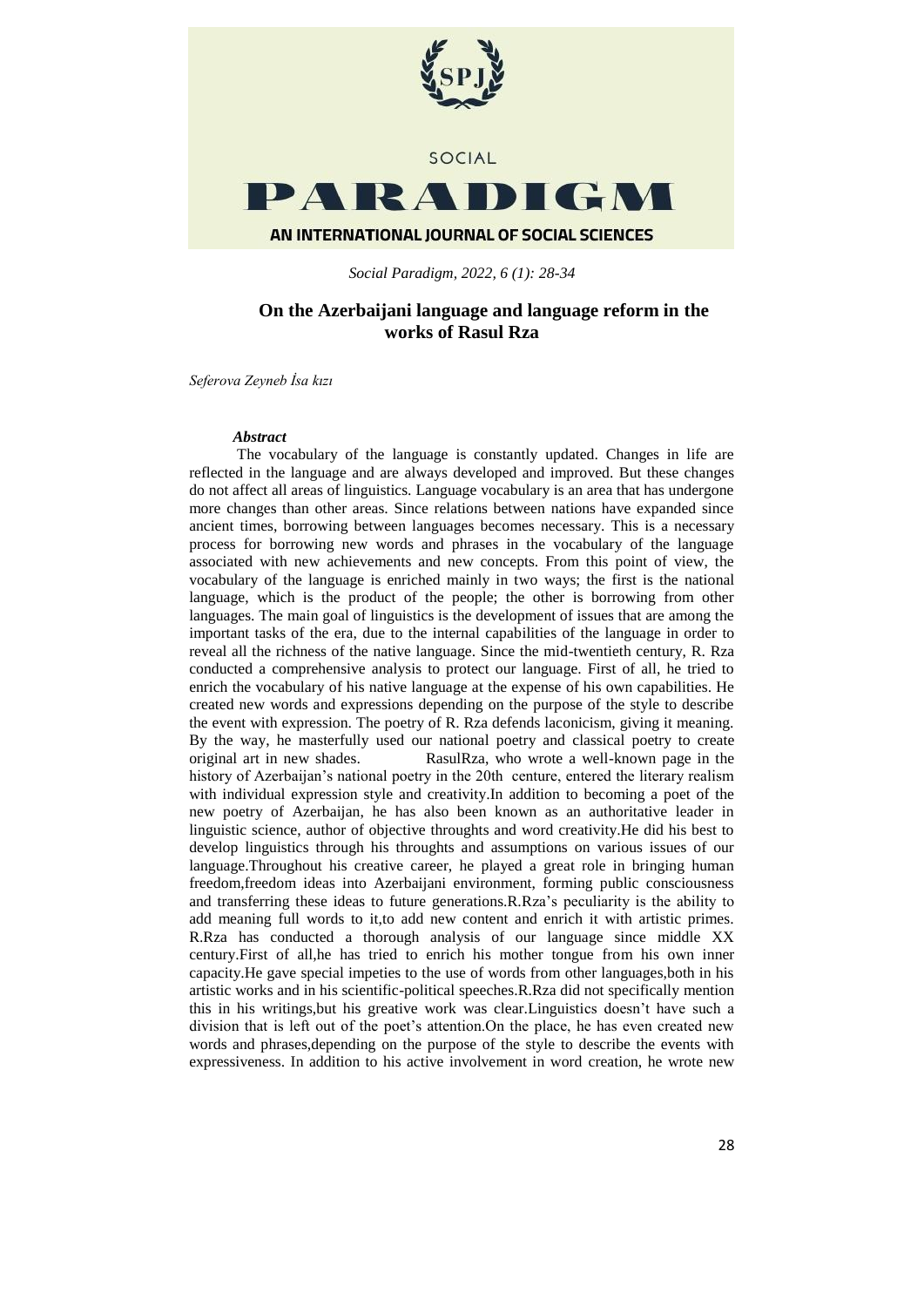On the Azerbaijani language and language reform in the works of Rasul Rza

pages in the literary critique of the words and ideas that are worthwhile for all time,and has given us distinguished ideas in our language.R.Rza, in his work "Considerations ", drew attention to linguistic issues by expressing his thoughts on word creation.Until recently,the new created words, not used in our language based on the internal opportunity of the language stand at the peak of those qualities. The issue of purity and simplicity in the tongue is one of the issues that R.Rza is worried about and more important.In the time of the poet's life, R.Rza expreesed a negative attitude towards the filling of the our language under the curse of the struggle of the Arabic and Persian languages,and the fact that we have been acquainted with the phonetic-grammatical rules of our language for centuries, grammatical units are normal and necessary. It is known that science has many subjects that need analysis.Linguistic science has many unresolved topics.According to R.Rza, talking about language culture is related to trying to open unresolved problems of that language.Until now, the lack of consistent work abopts the explanation of the idioms in Azerbaijan language, their historical biography and richness disturbed the poet and made interesting and actual ideas about it. R.Rza's profound knowledge of the people led to the reduction of the distance between the nation and written language by using the facts and the remarkable beauty of all the and rich sources of the sourse as a workman.From this point of view,he has treated the dialects as a unit of national language and regarded dialects as units that have a positive effect on the artistic quality of the works as a fact which increases the naturalness of the language and strengthens the nationality.But he has been a partner of caution to dialects, preferring to use them at the proper level. R.Rza, who worked diligently on the language of his works, practiced adherence to the literary language.His poetry, patriotic, fervent,sincere feelings have brought remarkable qualities to our language.His comments on linguistics have not lost their relevance today.He is a poet who came from the people, loved his nation and poured out his lines with his whole being, deeply aware of the suffering of his people. His journalistic works are distinguished by their semantic capacity and skill. He possesses rich and colorful creativity as the author of lyrical epic poems, short stories, monographs, scientific and journalistic articles. Throughout his life he enriched the national journalistic art, addressing the social, socio-political and scientific problems of the time, using various types and genres of journalism. The journalistic topics of the artist, whose heart is filled with love for the Motherland, are diverse and wide. One of the main topics of journalism R. Rza is the problem of language. The core of all the artist's creations – his sense of citizenship and his love of his native language – is more clearly expressed in journalism..

**Keywords:** alphabet, encyclopedia, language, Rasul Rza, style

*Received/Makale Geliş Tarihi: 05.09.2021 Accepted/Makale Kabul Tarihi: 01.12.2021*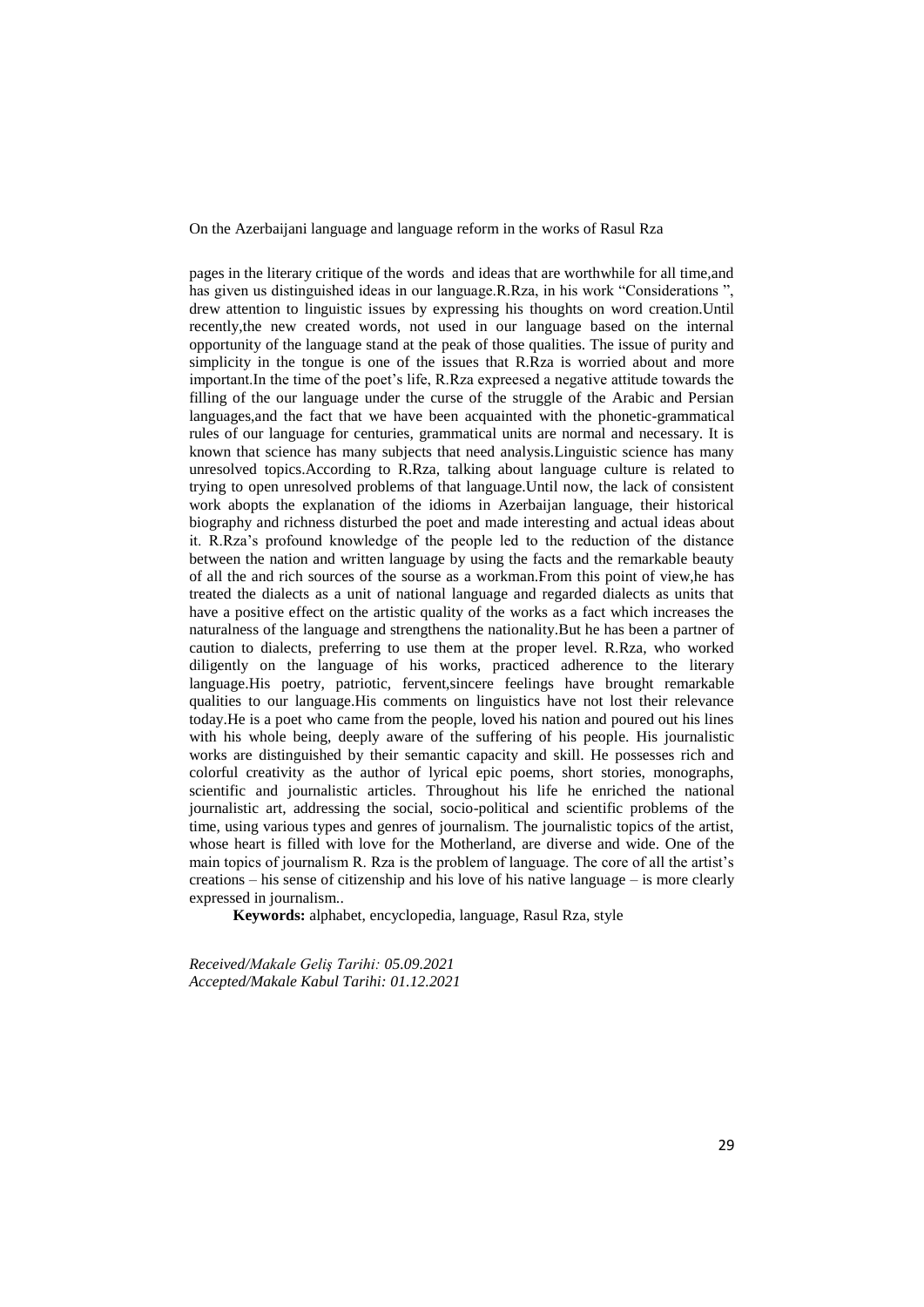# **R.Rza yaradıcılığında Azərbaycan dili və dilin islahı məsələləri haqqında**

Azərbaycan ədəbi dilinin formalaşması və inkişaf yolu keçərək müasir inkişaf səviyyəsinə gəlib çatanadək müxtəlif mərhələlərdən keçmişdir. Dilin formalaşma prosesi əsasən XX yüzilliyin 20-ci illərdən sonrakı dövrü əhatə edir. Bütün sahələr üzrə yüksəliş, təkamül, inkişaf və s. dilçilimiyizin qarşısında yeni vəzifələr qoyur. Sözü gedən dövrü Azərbaycan dilinin inkişafı və zənginləşməsini bəzi tədqiqatçılar müxtəlif inkişaf mərhələsinə bölür.

 Azərbaycan ədəbi-bədii dili və üslubu sistemində özünəməxsus yer tutan Rəsul Rzanın bədii dili canlı xalq danışıq dilinə əsaslanır. Bu xüsusiyyət yazıçının dilini səciyyələndirən əsas amillərdən biridir. Yazıçının əsərlərində qoyduğu problemin əsas məqsədi onun fikri insan və onun mənəviyyatıdır. R.Rzanın da əsərlərinin mərkəzində insan problemi dayanır. Ümumiyyətlə, bədii əsərlər də insanın əsas mərkəzi yer tutmasının mühüm fəlsəfi mənası vardır. M.Qorki bədii ədəbiyyatı "insanşünaslıq" adlandırmışdır. "Bədii ədəbiyyatın təsvir obyektləri içərisində insana ona görə belə böyük əhəmiyyət verilir ki, əslində yalnız insan varlığın subyektidir, yalnız xarici aləmin mahiyyətini dərketmə qabiliyyətinə malikdir" [Adilov M.1984; 6]

 Dilçilik tarixində diqqəti cəlb edən sadəlik və yığcamlıq məsələsidir. Dil də öz tarixi inkişaf yolu keçərək hər zaman yığcamlığa, ixtisara meyl edir. Dil qanunlarını dərindən bilən R.Rza həmin qanunlara istinad edərək yığcam və sadəliyə önəm verirdi. Əsasən şeirlərində şəkilçilərin ixtisarı diqqəti cəlb edən məqamlardandır. Bu üsulla da əsas yazıçının vurğulamaq istədiyi söz nəzərə çarpırdı. Şeir tariximizdə işlədilən bu üsulun-ellipsisin əsas məqsədi şeiri danışıq dilinə yaxınlaşdırılması mahiyyətini daşıyır. Yəni təbii nitq şeirə daxil olur. Şeirdə söz birləşməsinin və ya cümlənin bir hissəsi digər misraya keçirilməsi şeirin axıcılığının qarşısını alır. Poetikada bu üsula anjambeman üsulu adlanır. Bu xüsusiyyət şeiri sadələşdirir, axıcılıq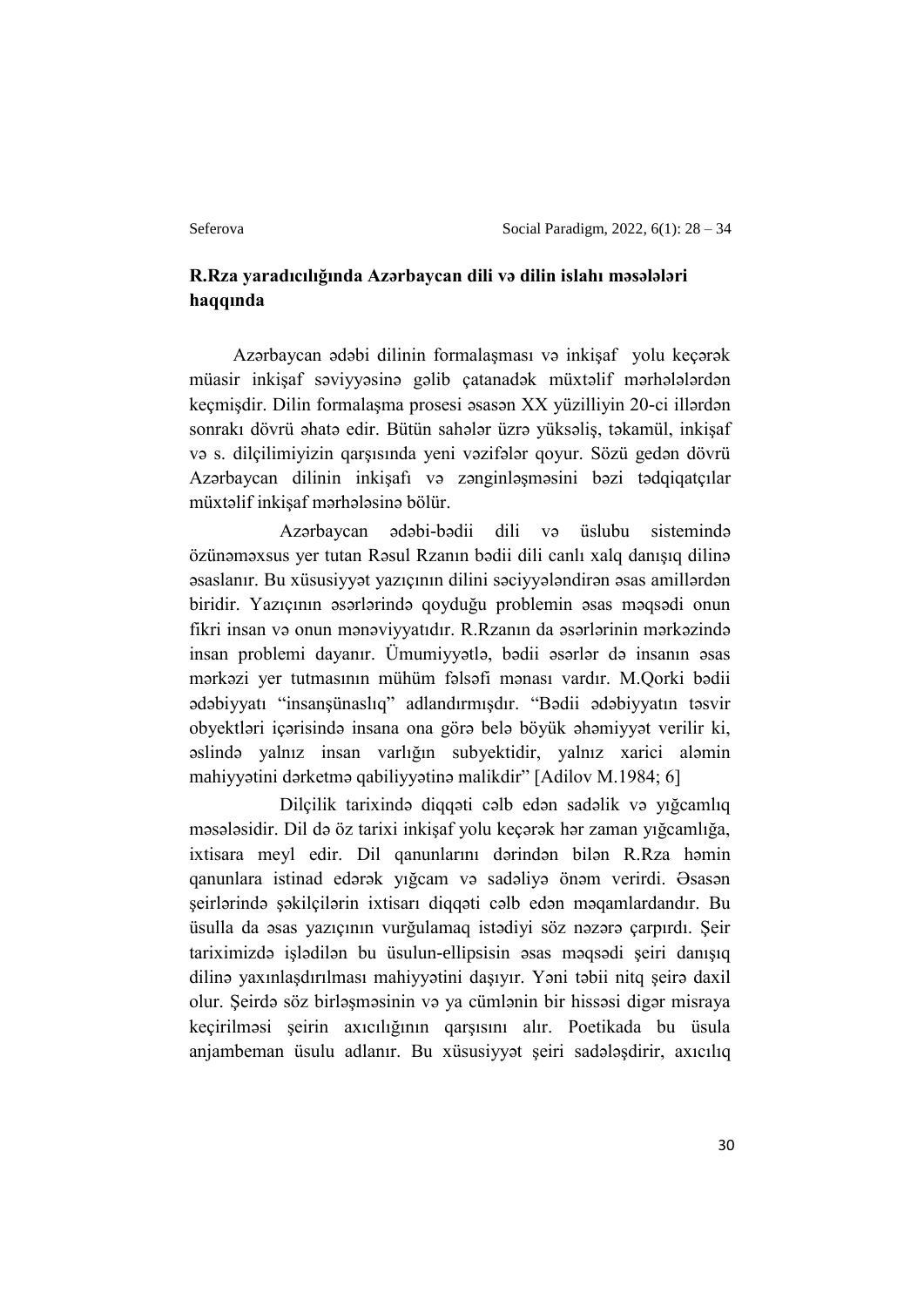On the Azerbaijani language and language reform in the works of Rasul Rza

yaradır.Anjambeman dilin fonetik-sintaktik qanunları ilə şeirin mexaniki bölgüləri arasında ziddiyyətdən doğan poetik üsuldur. Sintaqmın iki hissəyə bölünüb formal-poetik tələblərlə əlaqədar birbirindən uzaqlaşdırılması ilə yeni, səciyyəvi ifadə tərzi (misralararası fasilə,qırıqlıq) yaranmış olur. [Adilov M.1984; 8] Bu üsul vasitəsilə sintaktik və ya ritmik faktora üstünlük verilməsindən asılı olaraq fasilələr uzun və ya qısa ola bilər. Əslində bu üsul cümlə daxilində nizamı pozaraq misraların azalmasına gətirib çıxarır. Yəni iki cümlə bir cümlə kimi dərk olunur. Canlı xalq danışığının ən mənalı ünsürü sayılan intonasiya adi praktik dildə kommunukativ funksiyaya, məzmunun dinləyiciyə catdırılmasına kömək edir. Danışıq dilinə əsaslanan şeir sintaktik assimetriya ilə səciyyələnmir.Bu halda şeir adi məişət dilinə yaxınlaşır. R.Rzanın da novatorluğu dildə yenilik, sərbəstlik yaratmasıdır. Şeirdə həyatın müxtəlif ziddiyyətli hisslərin əks etdirdiyində səciyyə kəsb edir. Ədəbiyyatımıza R.Rza tərəfindən gətirilən bu üsul, bu yenilik inkişaf etdirilmişdir. Bu yeniliyi dövrün bəzi yazıçıları tərəfindən qəbul etmir, hətta tənqidi mövqedə dayananlar da olurdu.

 R.Rza novator yazıçı olmaqla yanaşı həm də əsl vətəndaşdır. Dövrün bütün ziddiyyət və problemlərinə mülahizələri ilə müdaxiləsi, fikrin bədii təsvirində fərdi üslubda ifadəsi onun novatorluq mahiyyətini müəyyənləşdirir. R.Rza poeziyada novatorluğundan danışarkən onun müxtəlif metodlarla novatorluğu fərdidir.İstər zamanın obraz və hadisələrinə münasibətində istərsə də forma müxtəlifliyi özünü göstərməsi novatorluğun xüsusiyyətini şərtləndirir. Onun yaradıcılığını fərqləndirən orijinal forma və quruluş, bölgü və qafiyə sistemidir. R.Rza poetikasında sözə istədiyi məna verərək lakonizmi qoruyur. Yeri gəldiyində xalq şeiri və klassik poeziyamıza məharətlə istifadə edərək yeni çalarlarda orijinal sənət nümunələri yaranmışdır. Xüsusən diqqəti cəlb edən məntiqi-poetik uyğunluqlardır ki,bədii təsvir və ifadə vasitələri, təşbeh alleterasiya sözlərin quruluşu qafiyə və bölgü sistemində özünü göstərir.Sənətkar daim misralarında poetik forma və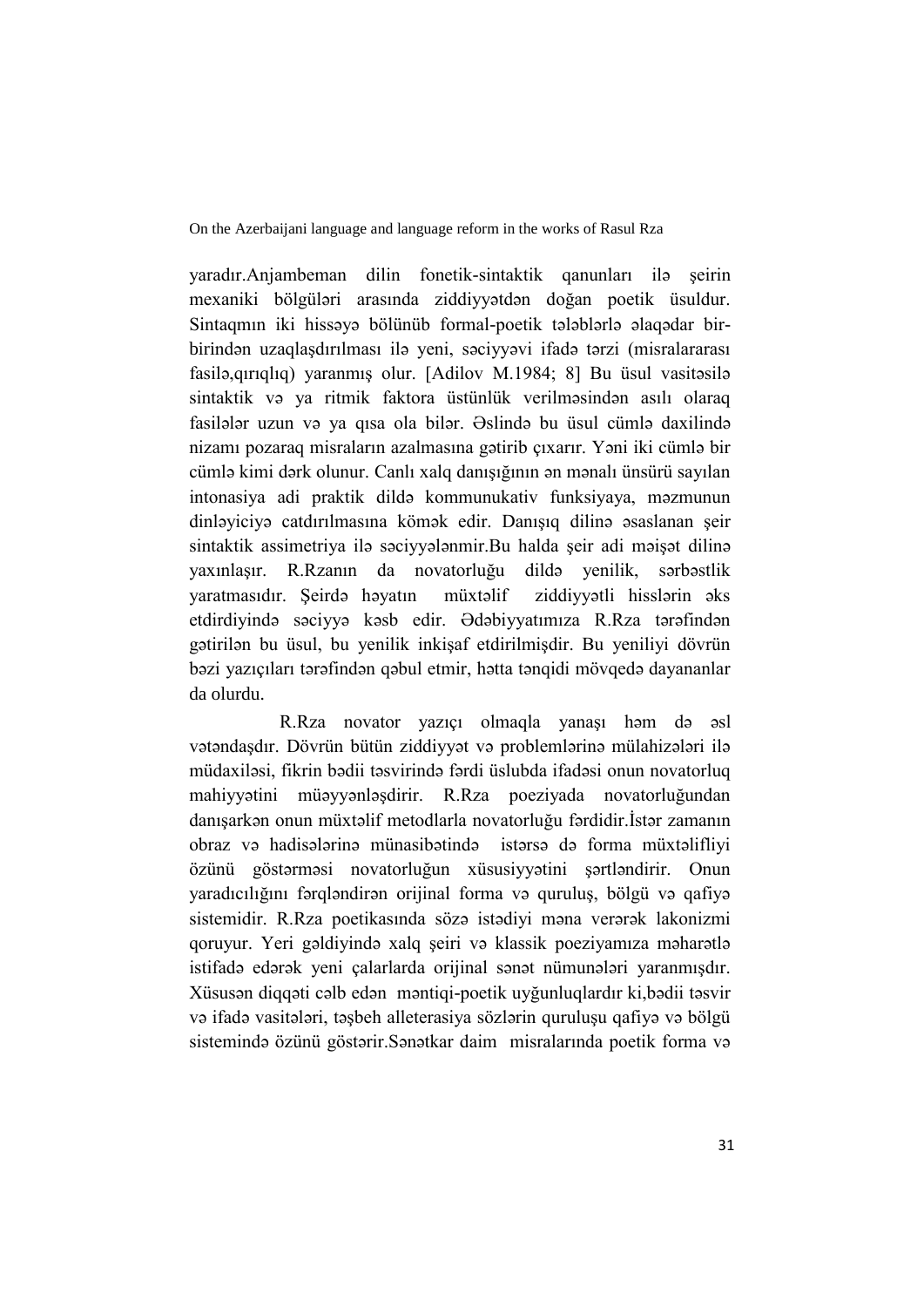məzmun yeni üsullarla zənginləşdirir, daim qafiyə ünsürlərini yeniləşdirir.Yazıçının yaradıcılığında bənzətmə, metafora, təşbeh, alletirasiyalarla zəngindir. Cümlələrdə müəyyən axıcılıq yaradaraq yeni söz və ifadələr daha çox məcazi mənada işlətmişdir.

 Rəsul Rzanın yaradıcılığına nəzər saldıqda Sabir poeziyasındakı kəskinlik, məntiq üzərində satira yaratma bacarığı özünü göstərir. Məzmun və forma baxımından şeirin imkanlarından istifadə edir, qafiyəyə, formalizmə, qəsdən-bilərək

Rəsul Rzanın fəaliyyət göstərdiyi illərdə fədakarlıq göstərmiş, Azərbaycan dilinin gələcəyi uğrunda yorulmadan qarşısına çıxan bütün məhrumiyyətlərə sinə gərərək mübarizə aparmışdır. Rəsul Rza uzun müddət dil mövzusunu Azərbaycan mətbuatının gündəmində saxlamağa nail olmuşdur. Yazdığı publisistik yazılarında Azərbaycan mətbuatında baş verən ictimai – siyasi və ədəbi – mədəni hadisələrdən də geniş bəhs edilmişdir. Bu qəzetlərdə çap olunan məqalələrində maarifçi hadisələrin mükəmməl təhlili və təqdimi Rəsul Rzanın mütəfəkkir sima olduğunu göstərmişdir. Onun oxuculara təqdim olunan məqalələri dövrün ən səviyyəli mədəni – siyasi əsərlərindən sayıla bilər. Bu məqalələrin əsas mövzusu dilin qorunub saxlanılması, milliyyətçilik meyillərinin mahiyyəti təşkil edirdi. R.Rzanın bu məqalələrində maarifçilik ideyalarının təbliği və dilin qorunması çox geniş elmi dünyagörüşü aparıcı xətt kimi diqqəti cəlb edir. Sözügedən dövrün ən mühüm hadisələrindən biri əlifbanın düzəlişi ilə bağlı təşkil olunan Əlifba Komitəsinin tərkibi sırasında görürük. Burada müəllif dilin inkişafına mane olan əsas səbəblərdən biri də ərəb və kiril əlifbasının xalqımız üçün əngəl olunmasında görür və bu üstünlüklərin aradan qaldırmaq yolları üzərində çıxışları təqdirə layiqdir. Məsələ ilə bağlı dövrün mətbuatında kiril əlifbası nöqsanlarının dərin elmi dəlillərlə təhlilini verib, Azərbaycan əlifbasının spesifik xüsusiyyətlərini, səslənməsini, fonetik xüsusiyyətlərini dair şərhlərlə çap olunurdu. Qəbul olunmuş yeni əlifbanın əsas üstünlüyü Azərbaycan dilində olmayan samit və sait səslərin və hərflərin göstərilməsi və yerinə görə, hər samitin öz şəklini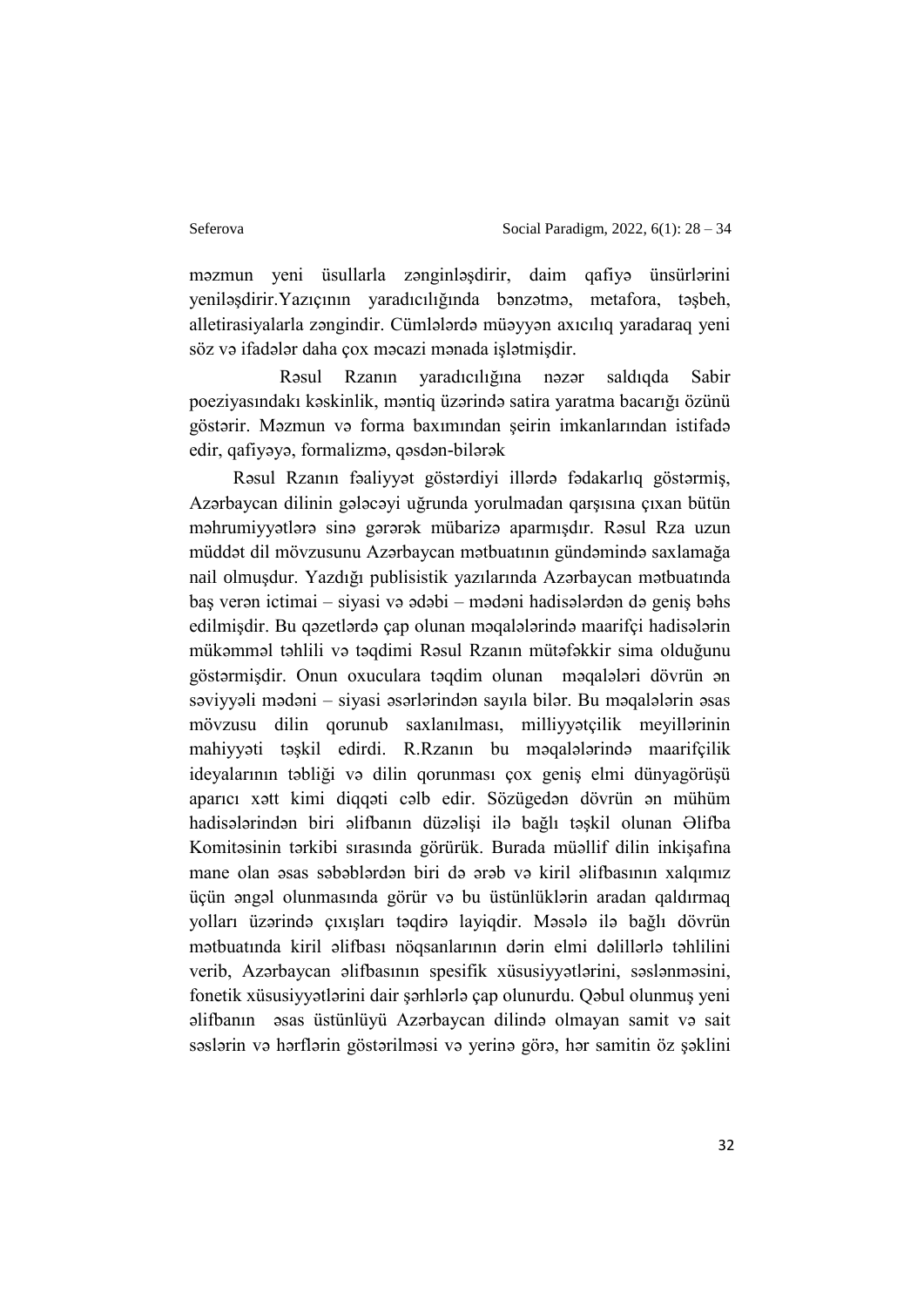On the Azerbaijani language and language reform in the works of Rasul Rza

dəyişməyən xüsusi işarənin olması idi. Onun əlifbanın dəyişdirilməsi ilə bağlı fəaliyyəti çox faydalı və məhsuldar olmuşdur.

 Ədibin tanınmış rus şair və yazıçılarının əsərlərini ana dilinə tərcümə etməsi onun ətraf dairələrdə, eyni zamanda, Rusiya mətbuatında çevrələrində nüfuzunu xeyli artırılmışdır. R.Rzaya aid bir çox mənbələrində azərbaycanşünaslığın təbliği baxımından mühüm əhəmiyyət kəsb etmişdir.

 Rəsul Rza Azərbaycanda ilk eksiklopediyanın rəhbəri və bu vəzifəni də ləyaqətlə icra etmişdir. Onun ensiklopediya sahəsində təcrübəsi olan digər ölkələrin rəsmi dairələrinin və ziyalı mühitinin nümayəndələri ilə yaxından tanışlığı Azərbaycan eksiklopediyasının inkişafında lazimi səviyyə imkanlanlarını öyrənməyə şəarit yaratmışdır.

 Xalq şairinin Azərbaycan dilçiliyində, mədəniyyətində, tarixində, mətbuatında, incəsənətinin inkişafında müstəsna xidmətləri olmuşdur. Həyat və fəaliyyəti ilə bağlı tədqiqat işlərinin vacibliyini, onun keçdiyi şərəfli yolu milliyyətçi vətənpərvərlik tərbiyəsində böyük təsir gücü əsas götürülərək 2004-cü ildə Göyçayda ev muzeyi yaradılmışdır. 1933-çü ildə inşa edilən, ümumi sahəsi 150 kvadratmetr olan 5 otaqdan ibarət olan bu ev yenidən müasir üslubda yenidən qurulmuş, muzeyin qarşısında xalq şairinin büstü qoyulmuşdur. Bu ev muzeyində şəxsi əşyaların mühafizəsi, öyrənilməsi, kütləvi nümayişlərin, yubiley tədbirlərinin keçirilməsi və təbliğini təmin edir. Muzey əsasən 4 zaldan ibarət olub, 700-ə yaxın eksponatdan yanaşı R.Rzanın fotoşəkilləri və rəsm əsərləri, N.Rəfibəyliyə aid fotostend, kitabları, diplom və mükafatları, tar, piano, ov tüfəngi, çap makinası və s. şəxsi əşyaları qorunur. Onun dilimizdə olan nöqsanlarla bağlı irəli sürdüyü fikirlərdə belə hassaslıq, diqqət duyulur. İstər danışıq və ya yazı dilimizdə üslubuna uyğun gəlməyən sözlərin işlədilməsi ilə bağlı aktual fikirlər söyləmişdir.